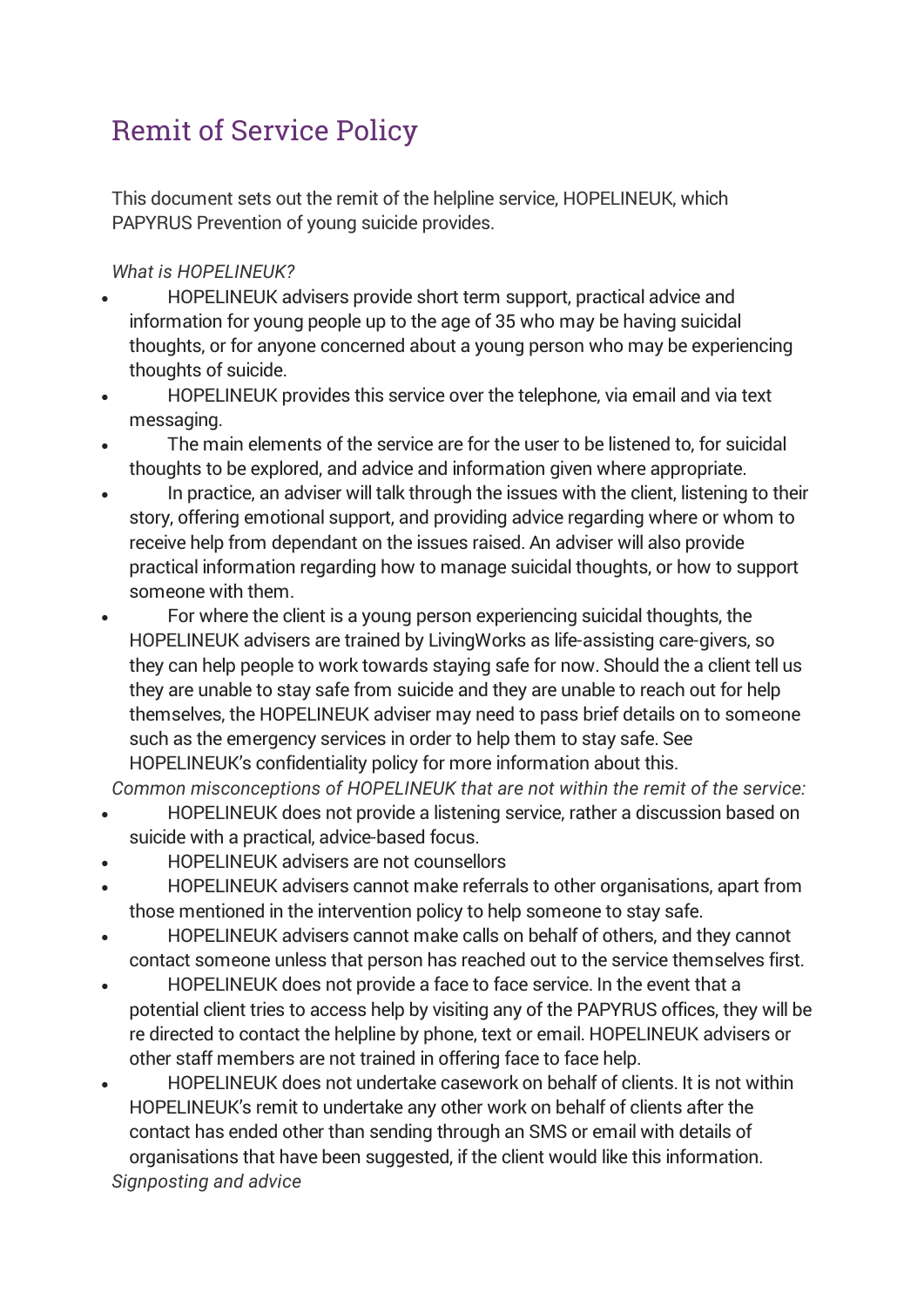HOPELINEUK can provide a signposting service. Signposting means giving a client details of an organisation (phone number/opening hours, for example) and explaining what that service does, if this is deemed appropriate throughout the conversation.

*Callers over the age of 35 at risk of suicide*

- HOPELINEUK advisers do not turn callers away if they are older than the target audience and will support them for that initial contact only.
- HOPELINEUK advisers will still provide information, advice and signposting to a caller older than 35, however advisers will explain the service is primarily for those younger than 35 and will help the client to identify a service more appropriate for them for if they need support in the future.

*Admin enquiries (media / publicity requests)*

 Requests that are not related to the direct provision of help to clients, including publicity requests and media enquiries, will be encouraged to redirect their request to the PAPYRUS main office, as HOPELINEUK cannot do this.

## *Misuse of the service*

*Regular Callers*

- If someone calls HOPELINEUK and doesn't get through right away, we would strongly encourage them to leave a voicemail stating their contact number, and an adviser will return their call as soon as one is available. If someone were to continually call, this one-way call traffic could cause a problem for advisers working on call-backs. For this reason, always call once and leave a voicemail.
- HOPELINEUK is a short-term suicide prevention service. It focuses on helping people to build a plan to stay safe when thoughts of suicide are intense, and for providing advice on how to access longer-term support for thoughts of suicide and any difficulties underpinning these.
- Due to the nature of HOPELINEUK, the majority of contacts will be one-off support, or people may contact HOPELINEUK again to follow up on advice or to review a safety plan.
- Regular callers are those that may call back multiple times. In order to ensure that they receive appropriate support, the HOPELINEUK advisers may keep some notes, in line with the Data Protection Act (1998), on what has been discussed and advised, and they will also review that client's use of the HOPELINEUK service regularly.
- If it is deemed that HOPELINEUK has become a barrier for a client accessing further support, or if there is no more practical advice and support that HOPELINEUK can provide for that individual, the service may be withdrawn for that client, often for a set period of time.
- If HOPELINEUK withdraws the use of its service to someone and they get in touch via text or email during the withdrawn period, HOPELINEUK will not be able to see these messages. If the client calls, their number will either be unable to get through to HOPELINEUK, or the adviser will end the call after explaining why if the call did connect.

*Test calls*